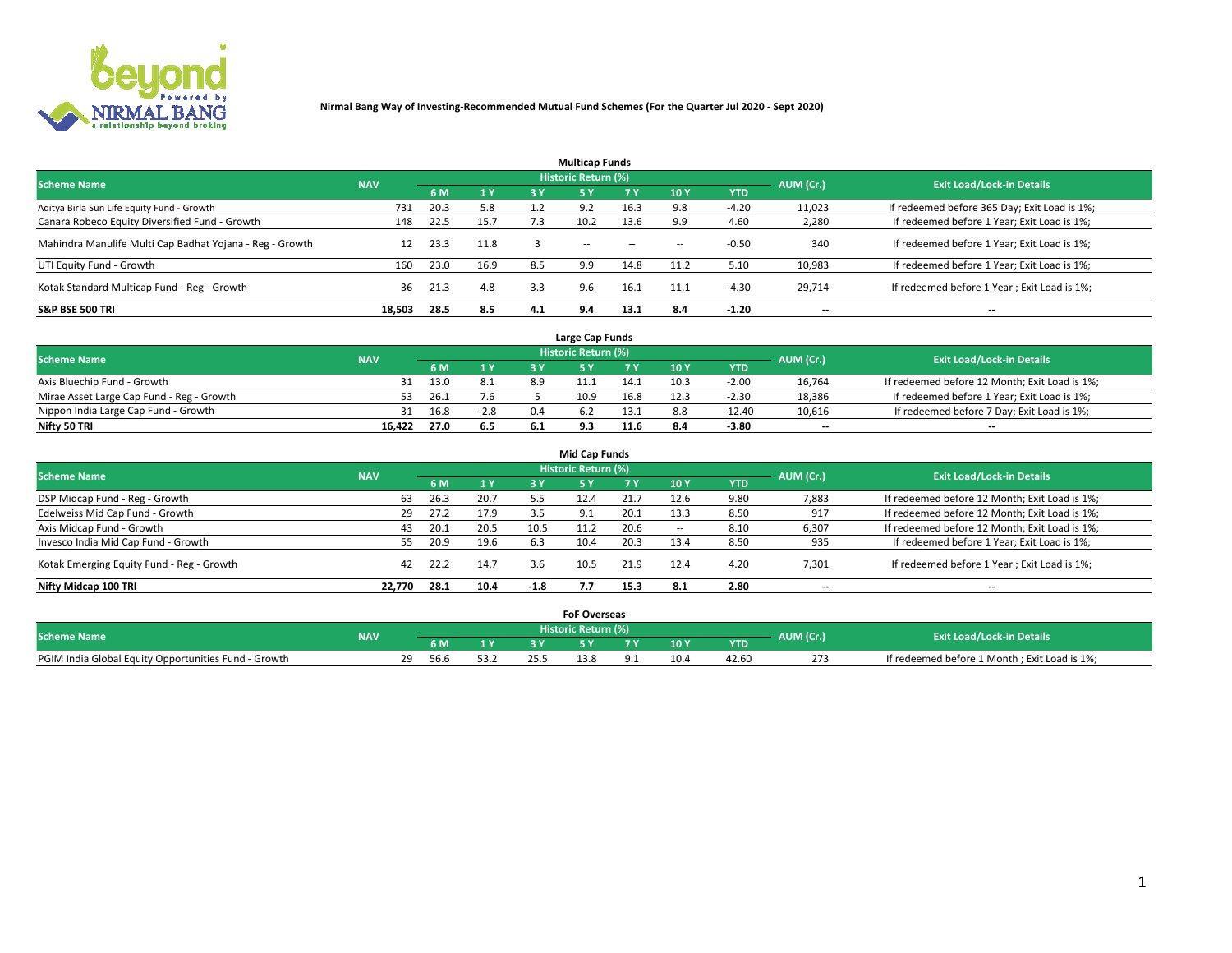

|                                                  |            |      |      |     | Large & Midcap             |      |      |         |                          |                                              |
|--------------------------------------------------|------------|------|------|-----|----------------------------|------|------|---------|--------------------------|----------------------------------------------|
| <b>Scheme Name</b>                               | <b>NAV</b> |      |      |     | <b>Historic Return (%)</b> |      |      |         | AUM (Cr.)                | <b>Exit Load/Lock-in Details</b>             |
|                                                  |            | 6 M  | 1Y   | 3 Y |                            | 7 V  | 10Y  | YTD     |                          |                                              |
| Mirae Asset Emerging Bluechip Fund - Growth      | 60         | 28.9 | 14.8 |     | 14.8                       | 25.1 | 18.2 | 3.30    | 11,316                   | If redeemed before 1 Year; Exit Load is 1%;  |
| Canara Robeco Emerging Equities - Growth         | 103        | 23.8 | 17.6 |     |                            | 24   | 15.  | 6.20    | 5,878                    | If redeemed before 1 Year; Exit Load is 1%;  |
| Principal Emerging Bluechip Fund - Growth        | 112        | 22.5 | 15.3 | 2.5 |                            | 20.7 | 12.7 | 3.70    | 2,091                    | If redeemed before 365 Day; Exit Load is 1%; |
| Invesco India Growth Opportunities Fund - Growth | 36         | 20.5 | 7.9  |     | 9.5                        |      | 10.3 | $-2.10$ | 2,831                    | If redeemed before 1 Year; Exit Load is 1%;  |
| Sundaram Large and Mid Cap Fund - Reg - Growth   | 35         | 16.1 | 6.3  | 4.4 | $Q$ 5                      | 15.6 | 8.9  | $-5.40$ | 1,249                    | If redeemed before 365 Day; Exit Load is 1%; |
| NIFTY Large Midcap 250 TRI                       | 7.527      | 28.3 | 11.2 |     |                            | 15.5 | 9.6  | 1.50    | $\overline{\phantom{a}}$ | $- -$                                        |

|                                                     |            |      |                |     | <b>Focused Funds</b> |      |        |            |                          |                                               |
|-----------------------------------------------------|------------|------|----------------|-----|----------------------|------|--------|------------|--------------------------|-----------------------------------------------|
| <b>Scheme Name</b>                                  | <b>NAV</b> |      |                |     | Historic Return (%)  |      |        |            | AUM (Cr.)                | <b>Exit Load/Lock-in Details</b>              |
|                                                     |            | 6 M  | 1 <sub>V</sub> |     |                      |      | 10 Y   | <b>YTD</b> |                          |                                               |
| Axis Focused 25 Fund - Growth                       | 30         | 13.6 | 9.9            |     |                      | 15.1 | $\sim$ | $-2.3C$    | 11,372                   | If redeemed before 12 Month; Exit Load is 1%; |
| ICICI Prudential Focused Equity Fund - Ret - Growth | 31         | 33.6 | 9.9            | 4.3 |                      | .1.3 |        | 7.60       | 800                      | If redeemed before 1 Year; Exit Load is 1%;   |
| SBI Focused Equity Fund - Growth                    | 149        | 11.6 | 8.4            |     | 10.9                 |      |        | $-2.90$    | 10,248                   | If redeemed before 1 Year; Exit Load is 1%;   |
| <b>S&amp;P BSE 500 TRI</b>                          | 18.503     | 28.5 | 8.5            |     |                      | 13.1 |        | $-1.20$    | $\overline{\phantom{a}}$ | $- -$                                         |

| <b>Small Cap Funds</b>       |            |      |      |                     |      |           |                                  |            |       |                                             |  |  |  |
|------------------------------|------------|------|------|---------------------|------|-----------|----------------------------------|------------|-------|---------------------------------------------|--|--|--|
| <b>Scheme Name</b>           | <b>NAV</b> |      |      | Historic Return (%) |      | AUM (Cr.) | <b>Exit Load/Lock-in Details</b> |            |       |                                             |  |  |  |
|                              |            | 6 M  | 1 Y  |                     |      |           | 10 <sub>Y</sub>                  | <b>YTD</b> |       |                                             |  |  |  |
| HDFC Small Cap Fund - Growth | 39         | 27.7 |      |                     |      | 14.8      |                                  | 2.20       | 8,645 | If redeemed before 1 Year; Exit Load is 1%; |  |  |  |
| SBI Small Cap Fund - Growth  | 61         | 30.2 | 22.3 |                     | 14.8 | 25.9      | 17.6                             | 14.40      | 5,039 | If redeemed before 1 Year; Exit Load is 1%; |  |  |  |
| Nifty Smallcap 100 TRI       | 7,493      | 37.6 | 8.8  | $-7.7$              | 4.8  | 12.8      |                                  | 4.60       | $- -$ | $- -$                                       |  |  |  |

| ELSS Schemes (Tax Saving u/s 80-C)           |            |      |      |                            |           |           |                          |            |                          |                                  |  |  |  |
|----------------------------------------------|------------|------|------|----------------------------|-----------|-----------|--------------------------|------------|--------------------------|----------------------------------|--|--|--|
| <b>Scheme Name</b>                           | <b>NAV</b> |      |      | <b>Historic Return (%)</b> |           |           |                          |            | AUM (Cr.)                | <b>Exit Load/Lock-in Details</b> |  |  |  |
|                                              |            | 6 M  | 1 Y  | 3 Y                        | <b>5Y</b> | <b>7Y</b> | 10Y                      | <b>YTD</b> |                          |                                  |  |  |  |
| Aditya Birla Sun Life Tax Relief 96 - Growth | 33         | 20.9 |      | 4.3                        | 9.3       | 16.8      | 10.2                     | 1.90       | 11,001                   | Nil                              |  |  |  |
| Axis Long Term Equity Fund - Growth          | 47         | 11.9 | 7.2  |                            |           | 18.1      | 14.2                     | $-3.80$    | 21,905                   | Nil                              |  |  |  |
| Canara Robeco Equity Tax Saver Fund - Growth | 74         | 26.2 | 19.2 | 9.1                        | 10.7      | 14.7      | 10.4                     | 7.80       | 1,122                    | Nil                              |  |  |  |
| Invesco India Tax Plan - Growth              | 55         | 22.4 | 13.1 |                            | 9.6       | 16.7      | 11.4                     | 1.80       | 1,113                    | Nil                              |  |  |  |
| Mirae Asset Tax Saver Fund - Reg - Growth    | 19         | 31.4 | 12.8 |                            | $- -$     | $\sim$    | $\overline{\phantom{a}}$ | 1.90       | 4,181                    | Nil                              |  |  |  |
| S&P BSE 200 TRI                              | 5,963      | 27.9 | 8.1  | 4.9                        | 9.6       | 12.9      | 8.6                      | $-1.90$    | $\overline{\phantom{a}}$ | $- -$                            |  |  |  |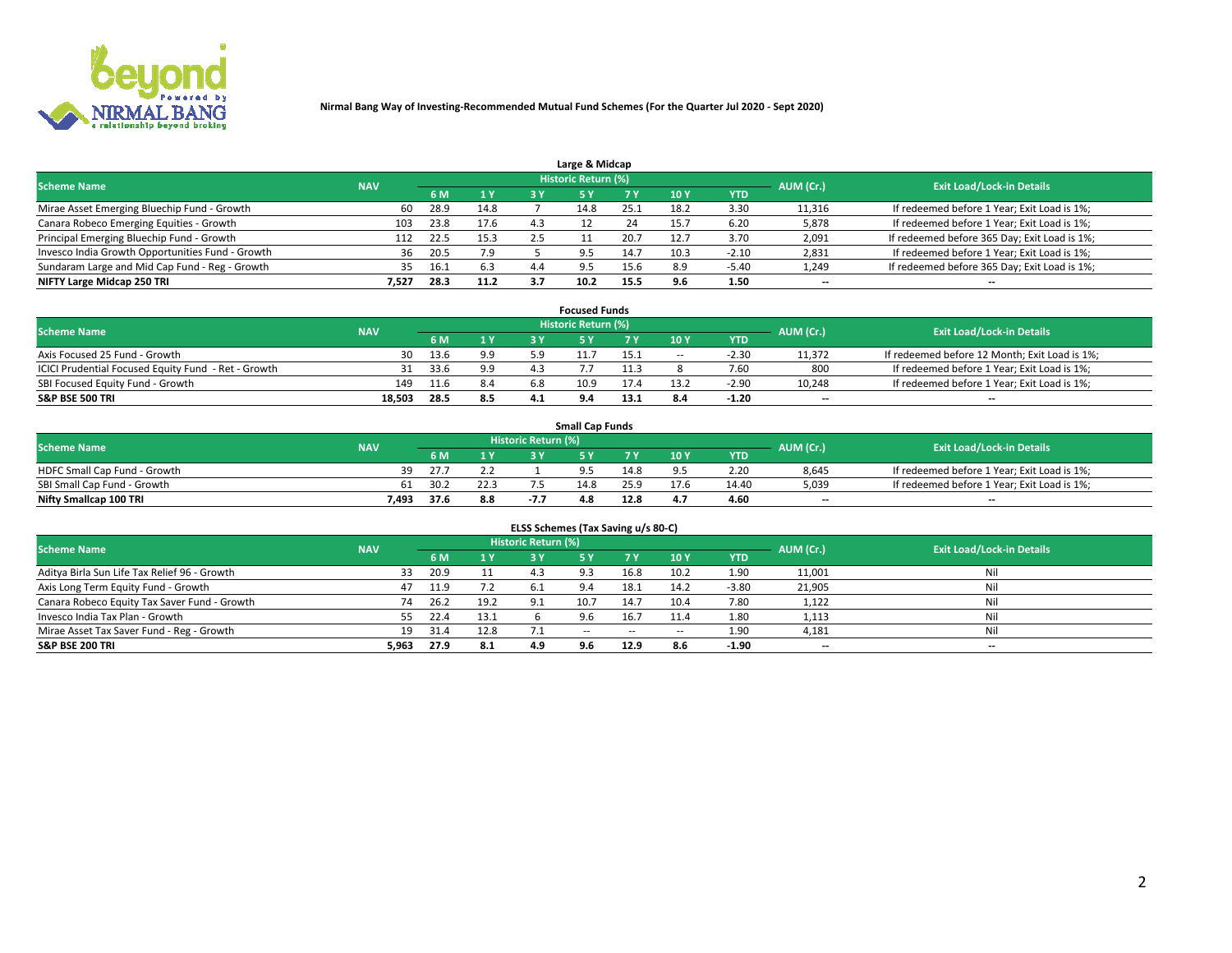

|                                                        |            |            |      |                            | <b>Solution Oriented</b> |      |                          |            |                          |                                                                     |
|--------------------------------------------------------|------------|------------|------|----------------------------|--------------------------|------|--------------------------|------------|--------------------------|---------------------------------------------------------------------|
| <b>Scheme Name</b>                                     | <b>NAV</b> |            |      | <b>Historic Return (%)</b> |                          |      |                          |            | AUM (Cr.)                | <b>Exit Load/Lock-in Details</b>                                    |
|                                                        |            | <b>6 M</b> | 1 Y  | 3 Y                        |                          |      | 10Y                      | <b>YTD</b> |                          |                                                                     |
|                                                        |            |            |      |                            |                          |      |                          |            |                          | If redeemed before 1 Year; Exit Load is 3%; If redeemed bet. 1 Year |
| <b>HDFC Childrens Gift Fund</b>                        | 128        | 21.1       | 9.1  | 5.3                        | 9.4                      | 14.4 | 12.2                     | 2.90       | 3.363                    | to 2 Year; Exit Load is 2%; If redeemed bet. 2 Year to 3 Year; Exit |
|                                                        |            |            |      |                            |                          |      |                          |            |                          | Load is 1%;                                                         |
| Tata Retirement Savings Fund - Moderate Plan - Reg     | 33         | 22.4       | 13.9 | 4.1                        | 10.3                     | 16.2 | --                       | 3.30       | 1,155                    | If redeemed before 61 Month; Exit Load is 1%;                       |
| Tata Retirement Savings Fund - Progressive Plan - Reg  | 32         | 24.6       | 13.4 | 3.9                        | 11.5                     | 16   | $\overline{\phantom{a}}$ | 1.70       | 793                      | If redeemed before 61 Month; Exit Load is 1%;                       |
| Tata Retirement Savings Fund - Reg - Conservative Plan | 22         | 10.5       | 10.6 | 5.3                        | 8.2                      | 10   | --                       | 6.20       | 144                      | If redeemed before 61 Month; Exit Load is 1%;                       |
| S&P BSE 200 TRI                                        | 5,963      | 27.9       | 8.1  | 4.9                        | 9.6                      | 12.9 | 8.6                      | $-1.90$    | $\overline{\phantom{a}}$ | $- -$                                                               |

|                                                    |            |      |                              |                            | <b>Index Fund</b> |      |      |            |                          |                                               |
|----------------------------------------------------|------------|------|------------------------------|----------------------------|-------------------|------|------|------------|--------------------------|-----------------------------------------------|
| <b>Scheme Name</b>                                 | <b>NAV</b> |      |                              | <b>Historic Return (%)</b> |                   |      |      |            | AUM (Cr.)                | <b>Exit Load/Lock-in Details</b>              |
|                                                    |            |      | $\triangleq$ $\triangledown$ | 2 V                        |                   | 7 V  | 10 Y | <b>YTD</b> |                          |                                               |
| HDFC Index Fund-NIFTY 50 Plan                      | 106        | 26.2 | 5.5                          |                            |                   |      |      | $-4.60$    | 1,858                    | If redeemed before 3 Day; Exit Load is 0.25%; |
| ICICI Prudential Nifty Next 50 Index Fund - Growth | 24         | 23.9 | 4.2                          |                            |                   | 13.9 |      | $-2.60$    | 783                      | Nil                                           |
| UTI Nifty Index Fund - Growth                      | 76         | 26.6 | 5.9                          |                            |                   |      |      | 1.30       | 2,718                    | Nil                                           |
| Nifty 50 TRI                                       | 16.422     | 27.0 | 6.5                          | -6.1                       |                   | 11.6 |      | $-3.80$    | $\overline{\phantom{a}}$ | $- -$                                         |

| <b>Contra/Value Fund</b>              |            |      |      |                     |      |      |     |            |                          |                                             |  |  |  |
|---------------------------------------|------------|------|------|---------------------|------|------|-----|------------|--------------------------|---------------------------------------------|--|--|--|
| <b>Scheme Name</b>                    | <b>NAV</b> |      |      | Historic Return (%) |      |      |     |            | AUM (Cr.)                | <b>Exit Load/Lock-in Details</b>            |  |  |  |
|                                       |            |      | 1 V  |                     |      | 7 V  | 10Y | <b>YTD</b> |                          |                                             |  |  |  |
| Invesco India Contra Fund - Growth    | 51         | 27.4 | 12.6 |                     | 11.3 | 19.3 |     | 3.60       | 5,019                    | If redeemed before 1 Year; Exit Load is 1%; |  |  |  |
| UTI Value Opportunities Fund - Growth | 64         | 23.0 |      |                     |      | 10.9 |     | $-1.00$    | 4,406                    | If redeemed before 1 Year; Exit Load is 1%; |  |  |  |
| <b>S&amp;P BSE 500 TRI</b>            | 18.503     | 28.5 | 8.5  |                     |      |      |     | $-1.20$    | $\overline{\phantom{a}}$ | $- -$                                       |  |  |  |

| Sector/Thematic                                                           |            |      |            |                            |           |      |                          |            |           |                                               |  |  |  |  |
|---------------------------------------------------------------------------|------------|------|------------|----------------------------|-----------|------|--------------------------|------------|-----------|-----------------------------------------------|--|--|--|--|
| <b>Scheme Name</b>                                                        | <b>NAV</b> |      |            | <b>Historic Return (%)</b> |           |      |                          |            | AUM (Cr.) | <b>Exit Load/Lock-in Details</b>              |  |  |  |  |
|                                                                           |            | 6 M  | <b>1 Y</b> | 3 Y                        | <b>5Y</b> | 7 Y  | 10Y                      | <b>YTD</b> |           |                                               |  |  |  |  |
| Canara Robeco Consumer Trends Fund - Reg - Growth                         | 44         | 19.9 | 14.9       |                            |           | 16.9 | 11.7                     | 2.50       | 398       | If redeemed before 1 Year; Exit Load is 1%;   |  |  |  |  |
| Mirae Asset Great Consumer Fund - Growth                                  | 37         | 20.9 | 9.2        | 6.2                        |           |      | $\overline{\phantom{a}}$ | $-1.90$    | 1,013     | If redeemed before 1 Year; Exit Load is 1%;   |  |  |  |  |
| <b>ICICI Prudential Technology Fund - Growth</b>                          | 79         | 72.0 | 31.6       | 25.2                       | 13.7      | 18.8 | 16.5                     | 36.90      | 545       | If redeemed before 15 Day; Exit Load is 1%;   |  |  |  |  |
| Nippon India Pharma Fund - Growth                                         | 226        | 58.7 | 57.3       | 20.5                       | 8.7       | 18   | 15.7                     | 48.50      | 3,653     | If redeemed before 1 Month; Exit Load is 1%;  |  |  |  |  |
| BNP Paribas India Consumption Fund - Reg - Growth                         | 13         | 16.5 | 16.6       | $-$                        | --        | --   | -                        | 3.20       | 558       | If redeemed before 12 Month; Exit Load is 1%; |  |  |  |  |
| ICICI Prudential Banking and Financial Services Fund - Retail -<br>Growth | 52         | 1.9  | $-15.1$    | $-5.1$                     | 7.9       | 15.4 | 10.1                     | $-25.40$   | 2,836     | If redeemed before 15 Day; Exit Load is 1%;   |  |  |  |  |
| <b>S&amp;P BSE 500 TRI</b>                                                | 18,503     | 28.5 | 8.5        | 4.1                        | 9.4       | 13.1 | 8.4                      | $-1.20$    |           | --                                            |  |  |  |  |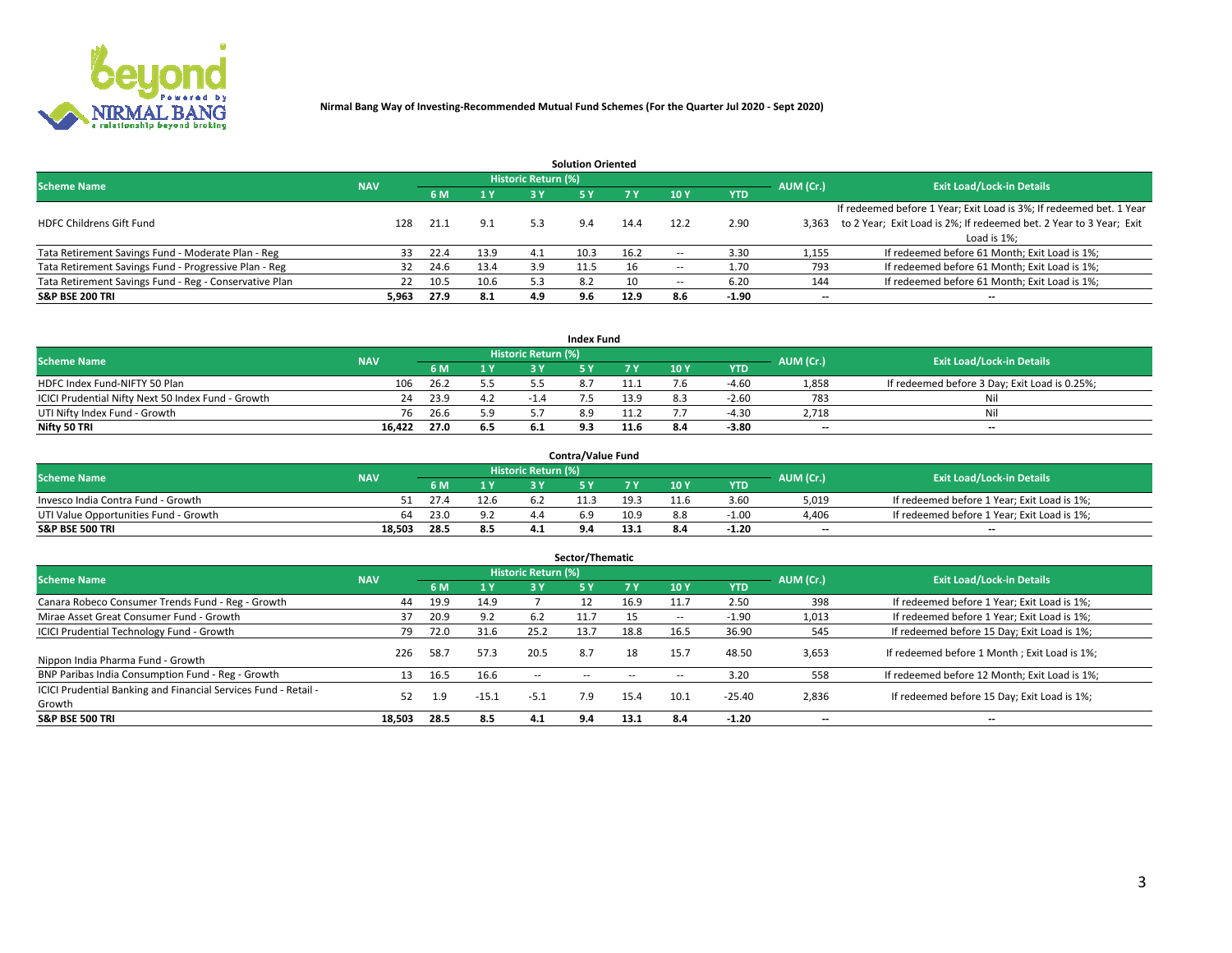

| <b>Dynamic Asset Allocation Funds</b>                   |            |      |     |                            |     |       |      |            |                          |                                                 |  |  |  |  |
|---------------------------------------------------------|------------|------|-----|----------------------------|-----|-------|------|------------|--------------------------|-------------------------------------------------|--|--|--|--|
| <b>Scheme Name</b>                                      | <b>NAV</b> |      |     | <b>Historic Return (%)</b> |     |       |      |            | AUM (Cr.)                | <b>Exit Load/Lock-in Details</b>                |  |  |  |  |
|                                                         |            | 6 M  | 1 Y | 3 Y                        |     |       | 10Y  | <b>YTD</b> |                          |                                                 |  |  |  |  |
| ICICI Prudential Balanced Advantage Fund - Reg - Growth | 39         | 19.4 | 8.7 | -6.1                       | 8.4 | 12.2  | 10.8 | 1.10       | 26,638                   | If redeemed before 1 Year; Exit Load is 1%;     |  |  |  |  |
| Invesco India Dynamic Equity Fund - Growth              | 30         | 12.4 | 4.2 | 1.4                        | 6.5 | 11.1  | 8.3  | $-1.90$    | 744                      | If redeemed before 3 Month; Exit Load is 0.25%; |  |  |  |  |
| Nippon India Balanced Advantage Fund - Growth           | 95         | 12.4 | 6.2 | 3.8                        |     | 12.3  | 8.5  | 0.90       | 2,905                    | If redeemed before 12 Month; Exit Load is 1%;   |  |  |  |  |
| SBI Dynamic Asset Allocation Fund - Reg - Growth        | 14         | 15.3 |     |                            |     | $- -$ | --   | $-1.50$    | 594                      | If redeemed before 12 Month; Exit Load is 1%;   |  |  |  |  |
| NIFTY 50 Hybrid Composite Debt 65:35 Index              | 10,797     | 20.8 | 10  |                            | 9.7 | 11.3  | 8.9  | 2.20       | $\overline{\phantom{a}}$ | $- -$                                           |  |  |  |  |

| <b>Hybrid Aggressive</b>                                                                                 |        |      |      |    |      |            |                          |            |        |                                               |  |  |  |  |
|----------------------------------------------------------------------------------------------------------|--------|------|------|----|------|------------|--------------------------|------------|--------|-----------------------------------------------|--|--|--|--|
| Historic Return (%)<br><b>Exit Load/Lock-in Details</b><br><b>Scheme Name</b><br>AUM (Cr.)<br><b>NAV</b> |        |      |      |    |      |            |                          |            |        |                                               |  |  |  |  |
|                                                                                                          |        | 6 M  | 1 Y  | RУ |      | 7 V        | 10Y                      | <b>YTD</b> |        |                                               |  |  |  |  |
| Canara Robeco Equity Hybrid Fund - Growth                                                                | 177    | 17.5 | 14.4 |    | 10.1 | 14.8       | 10.8                     | 5.20       | 3,351  | If redeemed before 1 Year; Exit Load is 1%;   |  |  |  |  |
| SBI Equity Hybrid Fund - Growth                                                                          | 142    | 11.5 | 5.9  |    |      | 14.4       | 10.4                     | $-2.20$    | 31,993 | If redeemed before 12 Month; Exit Load is 1%; |  |  |  |  |
| Mirae Asset Hybrid - Equity Fund - Reg - Growth                                                          | 16     | 20.8 | 8.2  |    | 10.1 | $\sim$ $-$ | $\overline{\phantom{a}}$ | $-0.20$    | 3,749  | If redeemed before 1 Year; Exit Load is 1%;   |  |  |  |  |
| ICICI Prudential Equity & Debt Fund - Growth                                                             | 130    | 16.3 | 0.3  |    |      |            |                          | -7.00      | 17,535 | If redeemed before 1 Year; Exit Load is 1%;   |  |  |  |  |
| NIFTY 50 Hybrid Composite Debt 65:35 Index                                                               | 10.797 | 20.8 | 10   |    |      | 11.3       |                          | 2.20       | $- -$  | $- -$                                         |  |  |  |  |

| <b>Arbitrage Fund</b>                      |            |    |       |        |                            |            |      |        |                   |           |                                                 |  |  |  |
|--------------------------------------------|------------|----|-------|--------|----------------------------|------------|------|--------|-------------------|-----------|-------------------------------------------------|--|--|--|
| <b>Scheme Name</b>                         | <b>NAV</b> |    |       |        | <b>Historic Return (%)</b> |            |      |        |                   | AUM (Cr.) | <b>Exit Load/Lock-in Details</b>                |  |  |  |
|                                            |            |    | 1 M   | 3 M    |                            |            |      |        | <b>YTD</b>        |           |                                                 |  |  |  |
| IDFC Arbitrage Fund - Reg - Growth         |            |    |       | 5.6    | 3.8                        | $\sim$ $-$ | Aug- | $\sim$ | Aug-2020          | 7,341     | If redeemed before 1 Month; Exit Load is 0.25%; |  |  |  |
| Kotak Equity Arbitrage Fund - Reg - Growth |            | 29 | 5.b   |        |                            | $- -$      | Aug- | $\sim$ | Aug-2020          | 15,000    | If redeemed before 30 Day; Exit Load is 0.25%;  |  |  |  |
| Tata Arbitrage Fund - Reg - Growth         |            |    | $- -$ | $\sim$ |                            | 0.94       | Aug- | 0.92   | Aug-2020          | 2,050     | If redeemed before 30 Day; Exit Load is 0.25%;  |  |  |  |
| Nippon India Arbitrage Fund - Growth       |            | 20 |       | 5.9    |                            | 0.36444    |      |        | 0.340025 Aug-2020 | 7,384     | If redeemed before 1 Month; Exit Load is 0.25%; |  |  |  |

| <b>Overnight Fund</b>                               |                                  |     |     |            |            |           |            |                 |           |     |  |  |  |  |
|-----------------------------------------------------|----------------------------------|-----|-----|------------|------------|-----------|------------|-----------------|-----------|-----|--|--|--|--|
| <b>Scheme Name</b>                                  | <b>Exit Load/Lock-in Details</b> |     |     |            |            |           |            |                 |           |     |  |  |  |  |
|                                                     | <b>NAV</b>                       | 1 W | 2 W | 1 M        | 3 M        | <b>1Y</b> | <b>YTM</b> | <b>Maturity</b> | AUM (Cr.) |     |  |  |  |  |
| Aditya Birla Sun Life Overnight Fund - Reg - Growth | 1,092                            |     | 3.8 | $\sim$ $-$ | $\sim$ $-$ | 0.0027    | 3.05       | 3.00            | 7,592     | Nil |  |  |  |  |
| HDFC Overnight Fund - Growth                        | 2,994                            |     | 3.8 | 4.9        |            | 0.0027    | 3.02       | 3.00            | 11,845    | Nil |  |  |  |  |
| ICICI Prudential Overnight Fund - Reg - Growth      | 109                              |     | 3.8 | $\sim$ $-$ | --         | --        | 3.26       | 3.00            | 8,246     | Nil |  |  |  |  |
| Nippon India Overnight Fund - Reg - Growth          | 109                              | 2.9 | 3.9 | $- -$      | $-$        | 0.0027    | 3.03       | 3.00            | 3,980     | Nil |  |  |  |  |
| Kotak Overnight Fund - Reg - Growth                 | 1,079                            | 2.8 | 3.9 | $\sim$ $-$ | ---        |           | 3.03       | 3.10            | 5,169     | Nil |  |  |  |  |
| <b>CRISIL Liquid Fund Index</b>                     | $- -$                            | 4.7 | 5.2 | $- -$      |            |           | --         | 3.70            | $-$       | --  |  |  |  |  |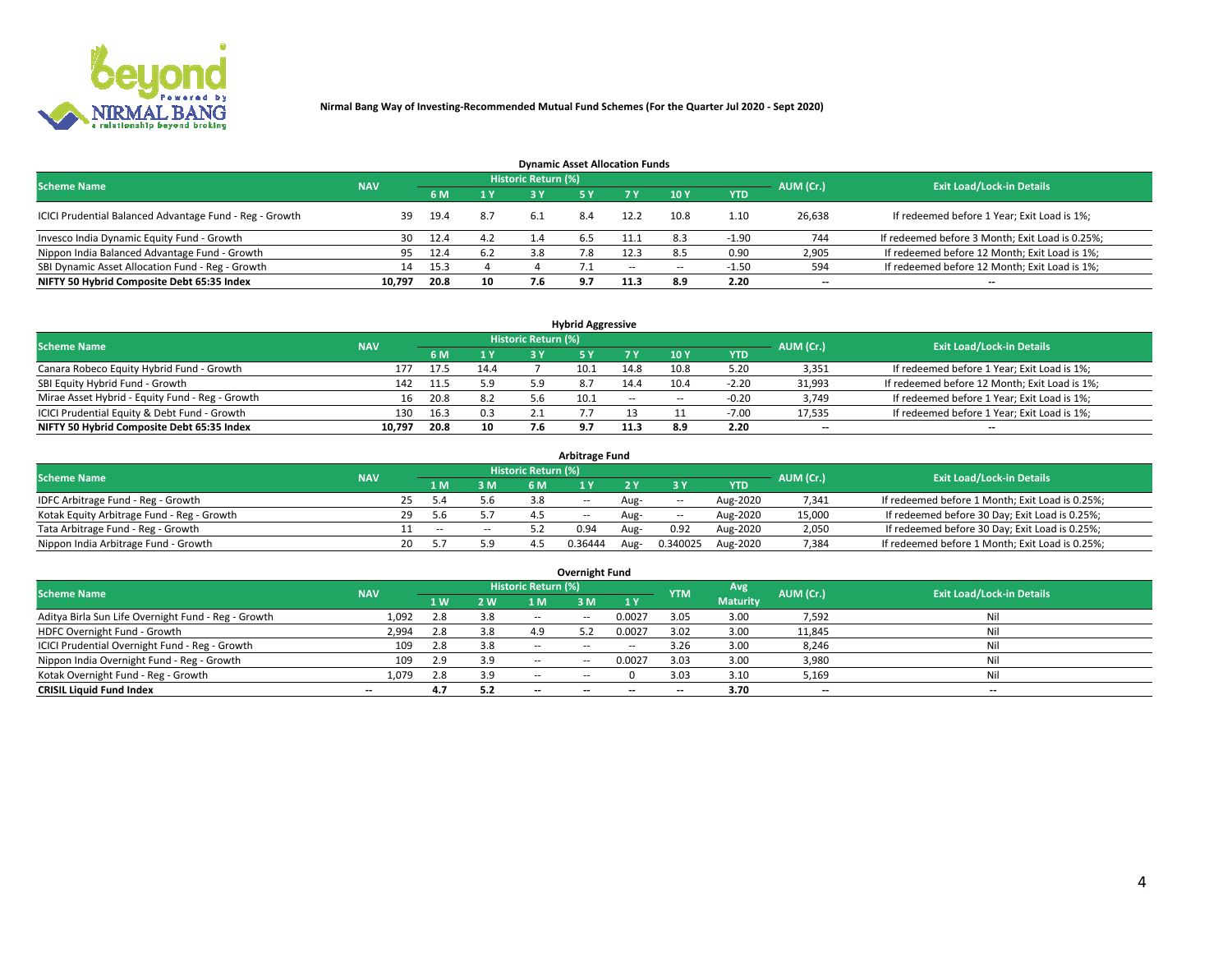

| <b>Liquid Funds</b>                              |            |     |     |                          |     |        |            |                 |                          |                                  |  |  |  |  |
|--------------------------------------------------|------------|-----|-----|--------------------------|-----|--------|------------|-----------------|--------------------------|----------------------------------|--|--|--|--|
| <b>Scheme Name</b>                               | <b>NAV</b> |     |     | Historic Return (%)      |     |        | <b>YTM</b> | <b>Avg</b>      | AUM (Cr.)                | <b>Exit Load/Lock-in Details</b> |  |  |  |  |
|                                                  |            | 1 W | 2 W | 1 M                      | ះ M | 1Y     |            | <b>Maturity</b> |                          |                                  |  |  |  |  |
| Aditya Birla Sun Life Liquid Fund - Reg - Growth | 324        | 4.5 |     | -6.1                     |     | 0.12   |            | 3.00            | 39,810                   | *Ref Footnote                    |  |  |  |  |
| ICICI Prudential Liquid Fund - Reg - Growth      | 298        | 4.4 | 4.9 | -6.1                     | 6.4 | 0.113  | 3.36       | 2.90            | 54,052                   | *Ref Footnote                    |  |  |  |  |
| Kotak Liquid Fund - Reg - Growth                 | 4,073      | 4.2 | 4.8 | 5.9                      | b.3 | 0.1    | 3.32       | 3.00            | 31,752                   | *Ref Footnote                    |  |  |  |  |
| Nippon India Liquid Fund - Growth                | 4,915      | 4.4 | 4.9 | -6.1                     | 6.5 | 0.1178 | 3.31       | 2.90            | 26,900                   | *Ref Footnote                    |  |  |  |  |
| Mahindra Manulife Liquid Fund - Reg - Growth     | 1,307      | 4.4 |     |                          |     | 0.0934 |            | 3.10            | 2,138                    | *Ref Footnote                    |  |  |  |  |
| <b>CRISIL Liquid Fund Index</b>                  | $- -$      | 4.7 | 5.2 | $\overline{\phantom{a}}$ |     | $- -$  |            | 3.70            | $\overline{\phantom{a}}$ | $- -$                            |  |  |  |  |

| <b>Ultra Short Fund</b>                      |            |               |                          |                            |         |        |                          |                 |                          |                                  |  |  |  |  |
|----------------------------------------------|------------|---------------|--------------------------|----------------------------|---------|--------|--------------------------|-----------------|--------------------------|----------------------------------|--|--|--|--|
| <b>Scheme Name</b>                           | <b>NAV</b> |               |                          | <b>Historic Return (%)</b> |         |        | <b>YTM</b>               | Avg             | AUM (Cr.)                | <b>Exit Load/Lock-in Details</b> |  |  |  |  |
|                                              |            | 1 M           | 3 M                      | 6 M                        |         |        |                          | <b>Maturity</b> |                          |                                  |  |  |  |  |
| HDFC Ultra Short Term Fund - Reg - Growth    |            | $\sim$ $\sim$ | $\overline{\phantom{a}}$ |                            | 0.51233 | 0.3507 | 4.38                     | 3.40            | 11.891                   | Ni                               |  |  |  |  |
| L&T Ultra Short Term Fund - Growth           | 34         |               |                          |                            | 0.37    | 0.36   | २ ५०                     | 2.40            | 2.045                    | Ni                               |  |  |  |  |
| <b>NIFTY Ultra Short Duration Debt Index</b> | 4,171      | 7.4           | 7.4                      | <b>D.</b>                  | $-$     | $- -$  | $\overline{\phantom{a}}$ | 1.80            | $\overline{\phantom{a}}$ | $\overline{\phantom{a}}$         |  |  |  |  |

| <b>Money Market Fund</b>                                |            |       |     |                     |         |        |                          |                 |                          |                                  |  |  |  |  |
|---------------------------------------------------------|------------|-------|-----|---------------------|---------|--------|--------------------------|-----------------|--------------------------|----------------------------------|--|--|--|--|
| <b>Scheme Name</b>                                      | <b>NAV</b> |       |     | Historic Return (%) |         |        | <b>YTM</b>               | Avg             | AUM (Cr.)                | <b>Exit Load/Lock-in Details</b> |  |  |  |  |
|                                                         |            | 1 M   | 3 M | 6 M                 |         | 3 Y    |                          | <b>Maturity</b> |                          |                                  |  |  |  |  |
| Aditya Birla Sun Life Money Manager Fund - Reg - Growth | 279        | -8.0  |     | 7.5                 | 0.45    | 0.45   | 3.98                     | 3.60            | 9,969                    | Nil                              |  |  |  |  |
| HDFC Money Market Fund - Growth                         | 4,328      | 7.9   | 7.6 |                     | 0.43288 | 0.4    | 3.88                     | 3.10            | 10,759                   | Nil                              |  |  |  |  |
| Tata Money Market Fund - Reg - Growth                   | 3,561      |       | 4.9 |                     | 0.46027 | 0.4595 | 4.08                     | 3.70            | 564                      | Nil                              |  |  |  |  |
| <b>CRISIL Liquid Fund Index</b>                         | $- -$      | $- -$ | $-$ | 4.9                 | $- -$   | $- -$  | $\overline{\phantom{a}}$ | 3.70            | $\overline{\phantom{a}}$ | $- -$                            |  |  |  |  |

|                                       |            |            |     |                     | <b>Short Term Fund</b> |      |      |                 |           |                                  |
|---------------------------------------|------------|------------|-----|---------------------|------------------------|------|------|-----------------|-----------|----------------------------------|
| <b>Scheme Name</b>                    | <b>NAV</b> |            |     | Historic Return (%) |                        |      | YTM  | Avg             | AUM (Cr.) | <b>Exit Load/Lock-in Details</b> |
|                                       |            | 1 M .      | 3 M | 6 M                 |                        | 2V   |      | <b>Maturity</b> |           |                                  |
| HDFC Short Term Debt Fund - Growth    |            | 10.4       | 8.6 |                     | د د                    | 2.75 | b.Zb | 2.30            | 13,154    | M                                |
| Nippon India Short Term Fund - Growth | 40         | $^{\circ}$ |     |                     | 2.67                   | 2.07 | 5.63 | 0.90            | 7.619     | N                                |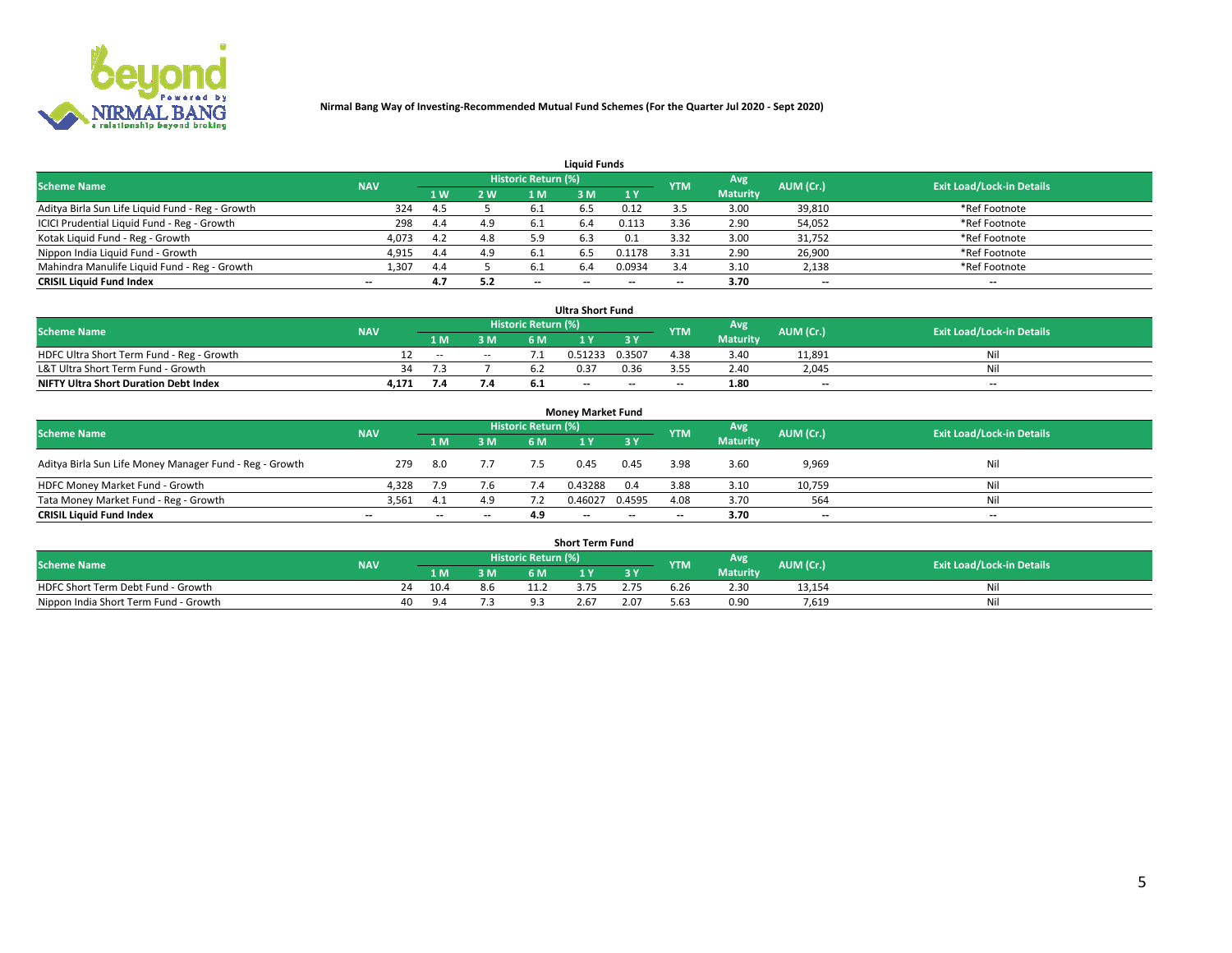

|                                           | <b>Low Duration Fund</b> |      |        |                            |         |        |            |                 |           |                                  |  |  |  |  |  |
|-------------------------------------------|--------------------------|------|--------|----------------------------|---------|--------|------------|-----------------|-----------|----------------------------------|--|--|--|--|--|
| <b>Scheme Name</b>                        | <b>NAV</b>               |      |        | <b>Historic Return (%)</b> |         |        | <b>YTM</b> | Avg             | AUM (Cr.) | <b>Exit Load/Lock-in Details</b> |  |  |  |  |  |
|                                           |                          | 1 M. | 3 M    |                            |         |        |            | <b>Maturity</b> |           |                                  |  |  |  |  |  |
| Axis Treasury Advantage Fund - Growth     | 2.345                    |      | 7.8    | ى 7                        | 0.8274  | 0.7507 | 4.16       | 3.60            | 7,439     | Nil                              |  |  |  |  |  |
| Canara Robeco Savings Fund - Reg - Growth |                          |      |        |                            | 0.99    | 0.87   | 4.04       | 3.80            | 1,228     | Nil                              |  |  |  |  |  |
| IDFC Low Duration Fund - Reg - Growth     | 30                       | - 87 | $\sim$ |                            | 0.83288 | 0.7562 | 3.92       | 3.20            | 6,140     | Nil                              |  |  |  |  |  |

| <b>Banking &amp; PSU Bond Funds</b>                 |            |     |      |     |                     |      |      |            |                 |           |                                  |  |  |  |
|-----------------------------------------------------|------------|-----|------|-----|---------------------|------|------|------------|-----------------|-----------|----------------------------------|--|--|--|
| <b>Scheme Name</b>                                  | <b>NAV</b> |     |      |     | Historic Return (%) |      |      | <b>YTM</b> | Avg             | AUM (Cr.) | <b>Exit Load/Lock-in Details</b> |  |  |  |
|                                                     |            |     | 1 M. | 3 M | 6 M                 |      |      |            | <b>Maturity</b> |           |                                  |  |  |  |
| HDFC Banking and PSU Debt Fund - Reg - Growth       |            |     | 10.6 | 8.2 | 10.5                | 3.62 | 2.64 | 6.09       | $-0.60$         | 8,173     | Ni                               |  |  |  |
| Kotak Banking and PSU Debt Fund - Reg - Growth      |            | 49. | 10.9 | 8.6 | 10.6                |      | 3.03 | 5.84       | 0.20            | 9,132     | Ni                               |  |  |  |
| Nippon India Banking & PSU Debt Fund - Reg - Growth |            | 16  | 11.1 |     | 11.5                | 3.69 | 2.93 |            | $-0.60$         | 5.410     | Ni                               |  |  |  |

| <b>Corporate Bond Funds</b>                         |            |      |     |                            |      |      |            |                 |           |                                                |  |  |  |  |
|-----------------------------------------------------|------------|------|-----|----------------------------|------|------|------------|-----------------|-----------|------------------------------------------------|--|--|--|--|
| <b>Scheme Name</b>                                  | <b>NAV</b> |      |     | <b>Historic Return (%)</b> |      |      | <b>YTM</b> | Avg             | AUM (Cr.) | <b>Exit Load/Lock-in Details</b>               |  |  |  |  |
|                                                     |            | 1 M  | 3 M | 6 M                        |      | 3 Y  |            | <b>Maturity</b> |           |                                                |  |  |  |  |
| ICICI Prudential Corporate Bond Fund - Reg - Growth |            | 10.2 |     | 10.9                       | 4.03 | 2.88 | 5.41       | 0.20            | 16.162    |                                                |  |  |  |  |
| L&T Triple Ace Bond Fund - Reg - Growth             | 56         | 13.4 | 9.2 | 13'                        | 7.88 | 5.61 |            | $-4.3C$         | 4,615     | If redeemed before 3 Month; Exit Load is 0.5%; |  |  |  |  |
| Kotak Corporate Bond Fund - Std - Growth            | 2,824      |      | 8.4 |                            | 2.25 | 1.93 |            | 2.20            | 6,586     | Nil                                            |  |  |  |  |

| <b>Credit Risk Fund</b>                    |            |    |       |     |                            |                |           |            |                 |           |                                                                       |  |  |  |
|--------------------------------------------|------------|----|-------|-----|----------------------------|----------------|-----------|------------|-----------------|-----------|-----------------------------------------------------------------------|--|--|--|
| <b>Scheme Name</b>                         | <b>NAV</b> |    |       |     | <b>Historic Return (%)</b> |                |           | <b>YTM</b> | Avg             | AUM (Cr.) | <b>Exit Load/Lock-in Details</b>                                      |  |  |  |
|                                            |            |    | 1 M   | 3 M | 6 M                        |                | <b>3Y</b> |            | <b>Maturity</b> |           |                                                                       |  |  |  |
| ICICI Prudential Credit Risk Fund - Growth |            | 23 | -9. 2 | 7.8 | 9.2                        | 2.97           | 2.24      |            | 1.30            | 6,503     | If redeemed before 1 Year; Exit Load is 1%;                           |  |  |  |
| HDFC Credit Risk Debt Fund - Reg - Growth  |            |    | 8.9   |     | 9.1                        | 2.85           | 2.06      | 9.79       | 1.50            | 6,181     | If redeemed before 12 Month; Exit Load is 1%; If redeemed bet. 12     |  |  |  |
|                                            |            |    |       |     |                            |                |           |            |                 |           | Month to 18 Month; Exit Load is 0.5%;                                 |  |  |  |
|                                            |            |    |       |     |                            |                |           |            |                 |           | If redeemed before 12 Month; Exit Load is 3%; If redeemed bet. 12     |  |  |  |
| SBI Credit Risk Fund - Growth              |            | 33 | 7.8   | 6.6 | 8.8                        | 2.72356 2.1457 |           | 8.0866     | 7.70            |           | 3,765 Month to 24 Month; Exit Load is 1.5%; If redeemed bet. 24 Month |  |  |  |
|                                            |            |    |       |     |                            |                |           |            |                 |           | to 36 Month; Exit Load is 0.75%;                                      |  |  |  |

| <b>Floater Fund</b>                      |            |    |      |     |                     |      |      |            |                 |           |                                  |  |
|------------------------------------------|------------|----|------|-----|---------------------|------|------|------------|-----------------|-----------|----------------------------------|--|
| <b>Scheme Name</b>                       | <b>NAV</b> |    |      |     | Historic Return (%) |      |      | <b>YTM</b> | <b>Avg</b>      | AUM (Cr.) | <b>Exit Load/Lock-in Details</b> |  |
|                                          |            |    | 1 M  | 3 M | 6 M                 | . .  | n c  |            | <b>Maturity</b> |           |                                  |  |
| Nippon India Floating Rate Fund - Growth |            | ٦Δ | 10.0 | 7.8 | .                   | 2.82 | 2.23 | 5.4        | $\sim$<br>1.60  | 12,158    | Νı                               |  |